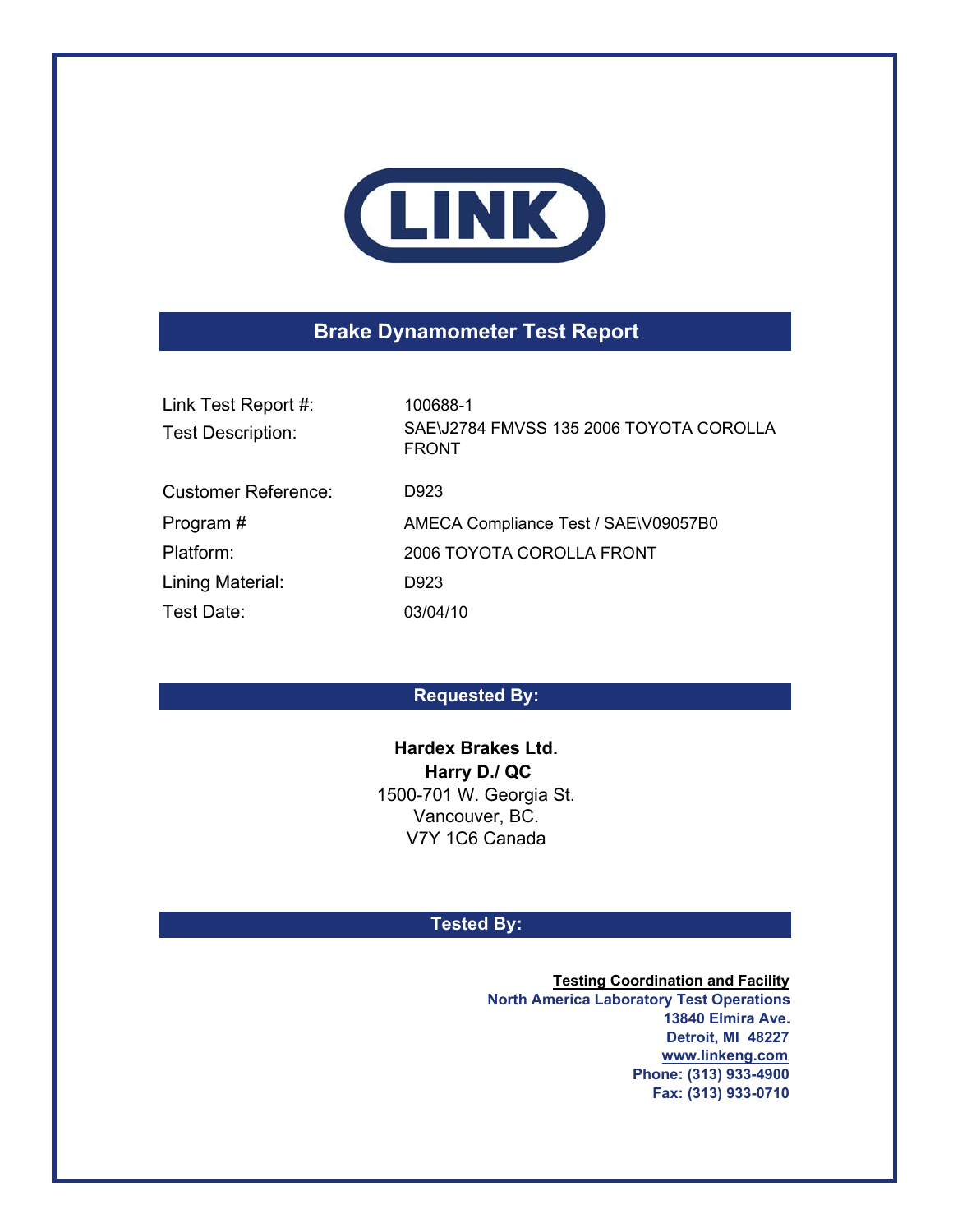

# **2006 TOYOTA COROLLA FRONT SAE\J2784 FMVSS 135**

| <b>Test Information</b> |  |
|-------------------------|--|
|                         |  |

| <b>Customer Name</b><br>Requestor<br><b>Test Procedure</b><br>Program Number<br><b>Test Coordinator</b><br>Technician<br>Dynamometer<br>Datalog, Template version<br><b>Setup Details</b>                                                                                                                                         | Parts received, start and end dates | 2.82, 1.30                                                                                                             | Hardex Brakes Tld.<br><b>SAE\J2784 FMVSS 135</b><br>SAE\V09057B0<br>KLEM, KELLY<br>19 - Model 2471<br>N/A, 03/03/10 - 03/04/10 | Harry D. / Hardex Quality Control Dept.                  |             |           |
|-----------------------------------------------------------------------------------------------------------------------------------------------------------------------------------------------------------------------------------------------------------------------------------------------------------------------------------|-------------------------------------|------------------------------------------------------------------------------------------------------------------------|--------------------------------------------------------------------------------------------------------------------------------|----------------------------------------------------------|-------------|-----------|
| <b>Fixture Identification</b><br><b>Fixture Design</b><br>Drive adapter method                                                                                                                                                                                                                                                    |                                     | 083767-1<br>N/A                                                                                                        | <b>L1-KNUCKLE</b>                                                                                                              |                                                          |             |           |
| <b>Dynamometer Information</b><br><b>Rolling Radius</b><br><b>Gross Axle Weight</b><br>Required Wheel Load<br><b>Actual Wheel Load</b><br>Required Inertia<br><b>Actual Inertia</b>                                                                                                                                               |                                     | 307.5 mm<br>850.5 kg<br>707.6 kg<br>707.6 kg<br>66.9 kg $\cdot$ m <sup>2</sup><br>66.9 kg $\cdot$ m <sup>2</sup>       |                                                                                                                                | [GVWR]<br>[Inertia values vary by section per SAE J2784] |             |           |
| <b>Brake Information</b><br><b>Brake Platform</b><br><b>Brake Type</b><br><b>Brake Size</b><br>Brake ID Number<br>Drum/Rotor Type<br>Drum/Rotor Finish<br>Pri/Lead/Inner Lining<br>Sec/Trail/Outer Lining<br>Orientation<br><b>Effective Radius</b><br>Number of Pistons/Cyls<br><b>Coefficient Multiplier</b><br>Piston Diameter |                                     | <b>Disc</b><br>N/A<br><b>VENTED</b><br><b>NEW</b><br>D923<br>D923<br><b>LEFT</b><br>108.5 mm<br>1<br>0.0201<br>54.0 mm | 43512-02111                                                                                                                    | 2006 TOYOTA COROLLA FRONT                                |             |           |
| <b>Comments:</b>                                                                                                                                                                                                                                                                                                                  |                                     |                                                                                                                        |                                                                                                                                |                                                          |             |           |
|                                                                                                                                                                                                                                                                                                                                   |                                     |                                                                                                                        |                                                                                                                                |                                                          |             |           |
| Processed by:                                                                                                                                                                                                                                                                                                                     | Kelly Klew<br>$(313)$ 933-4900      | <b>Title</b>                                                                                                           | <b>Test Engineer</b>                                                                                                           |                                                          | Date        | 9/21/2010 |
| <b>Reviewed by:</b>                                                                                                                                                                                                                                                                                                               | Kelly Klew<br>$(313)$ 933-4900      | <b>Title</b>                                                                                                           | <b>Test Engineer</b>                                                                                                           |                                                          | <b>Date</b> | 9/21/2010 |

Data applicable to the materials tested. Report can be copied in full.

Bilateral uncertainty of measurements 0.63% of FS. Coverage factor of 2. Confidence of 95%. Details available upon request.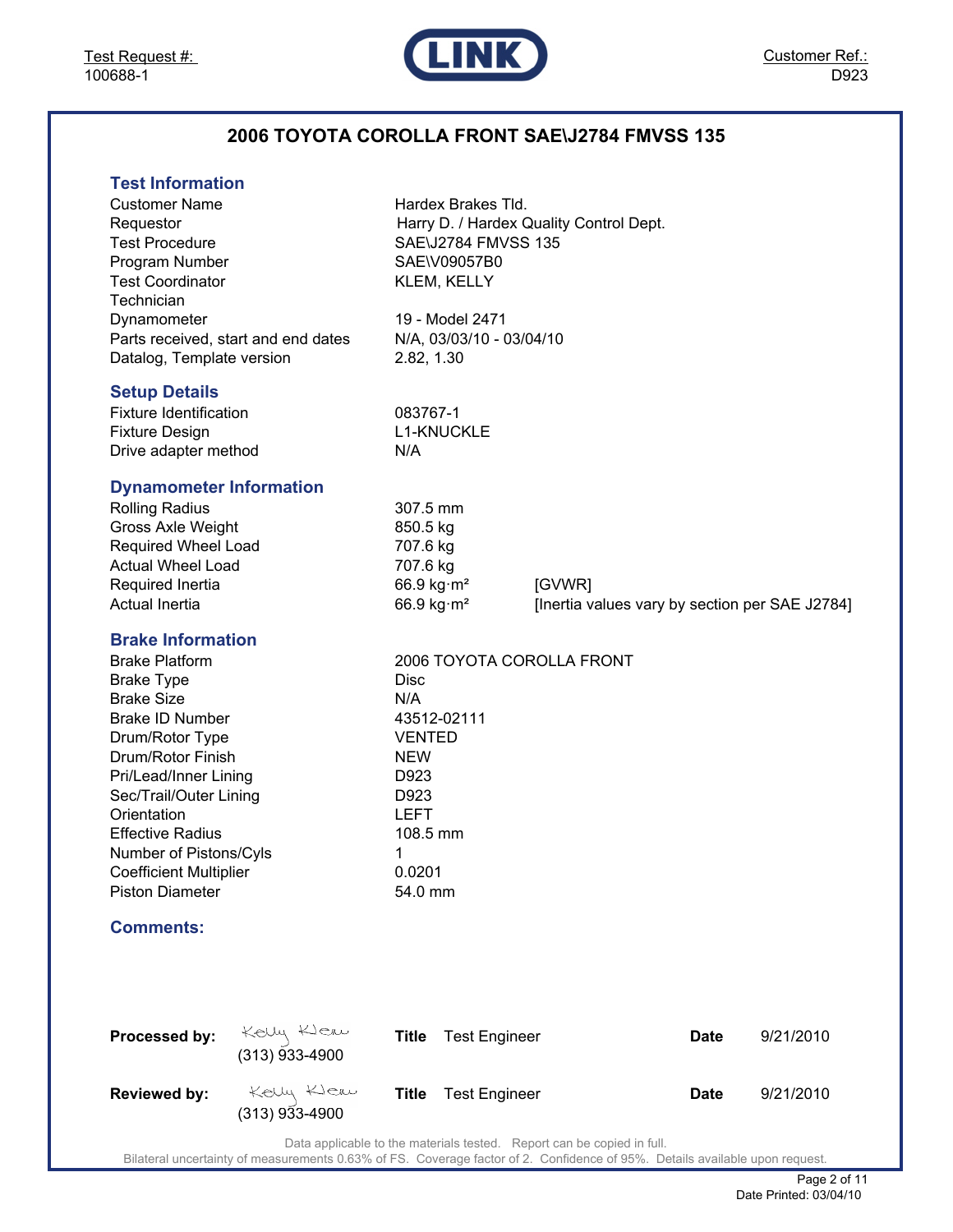

#### Table 2 - Service brakes test procedure

|                |                                                                 | Inertia Level                      | <b>Braking Speed</b>                                         | <b>Brake Application</b>                                                    | Pressure Apply                |                               | Decel Level              | # of Stops/    |
|----------------|-----------------------------------------------------------------|------------------------------------|--------------------------------------------------------------|-----------------------------------------------------------------------------|-------------------------------|-------------------------------|--------------------------|----------------|
| Section Number |                                                                 | [Equation from                     | [km/h]                                                       | Control (IBT, Cycle<br>Time, or Distance)                                   | Rate [kPa/sec] Pressure Limit |                               | [g]                      | Snubs          |
|                | FMVSS 135 Reference                                             | Table 1]                           |                                                              |                                                                             |                               | [kPa]                         |                          |                |
| 10             | 7.1 Burnish at GVWR                                             | Eq. 4 or 5                         | 80                                                           | $IBT = 100 °C$                                                              | 20 000                        | P <sub>500N</sub> operational | 0.31                     | 200            |
|                |                                                                 |                                    |                                                              |                                                                             |                               |                               |                          |                |
| 20             | 7.4 (1) 3 500 kPa Adhesion Utilization<br><b>Ramps at GVWR</b>  | Eq. 4 or 5                         | 50                                                           | IBT = 65 °C first, then<br>100 °C                                           | 700-2000                      | 3500 kPa                      |                          | 3              |
| 30             | 7.4 (2) 12 000 kPa Adhesion Utilization<br><b>Ramps at GVWR</b> | Eq. 4 or 5                         | 100                                                          | IBT = 65 °C first, then<br>100 °C                                           | 5000                          | 12 000 kPa                    | $\overline{\phantom{0}}$ | 3              |
| 40             | 7.5 Cold Effectiveness at GVWR                                  | Eq. 4 or 5                         | 100                                                          | IBT = 100 °C                                                                | 20 000                        | P <sub>500N</sub> operational | 0.9                      | 6              |
| 50             | 7.6 High Speed Effectiveness at GVWR                            | Eq. 4 or 5                         | 160                                                          | $IBT = 100 °C$                                                              | 20 000                        | P500N operational             | 0.8                      | 6              |
|                |                                                                 |                                    | (80% V <sub>max</sub> for<br>$V_{\text{max}}$ <<br>200 km/h) |                                                                             |                               |                               |                          |                |
| 60             | 7.5 Cold Effectiveness at LLVW                                  | Eq. 6 or 7                         | 100                                                          | $IBT = 100 °C$                                                              | 20 000                        | P500N operational             | 0.9                      | 6              |
| 70             | 7.6 High Speed Effectiveness at LLVW                            | Eq. 6 or 7                         | 160                                                          | $IBT = 100 °C$                                                              | 20 000                        | P <sub>500N</sub> operational | 0.8                      | 6              |
|                |                                                                 |                                    | (80% V <sub>max</sub> for<br>$V_{\text{max}}$ <              |                                                                             |                               |                               |                          |                |
|                |                                                                 |                                    | 200 km/h)                                                    |                                                                             |                               |                               |                          |                |
| 80             | 7.8 Failed Antilock System at LLVW                              | Eq. 6 or 7                         | 100                                                          | $IBT = 100 °C$                                                              | 20 000                        | P <sub>500N</sub> operational | 0.6                      | 6              |
| 90.a           |                                                                 | Eq. 9 for front-to-                | 100                                                          | $IBT = 100 °C$                                                              | 20 000                        | P <sub>500N</sub> operational | 0.7                      | 4              |
|                |                                                                 | rear split                         |                                                              |                                                                             |                               |                               | front-                   |                |
|                | 7.10 Hydraulic Circuit Failure at LLVW for<br>front brakes      |                                    |                                                              |                                                                             |                               |                               | to-rear split            |                |
|                |                                                                 | Eq. 12 or 13 for<br>diagonal split |                                                              |                                                                             |                               |                               | 0.45                     |                |
|                |                                                                 |                                    |                                                              |                                                                             |                               |                               | diagonal split           |                |
| 90.b           |                                                                 | Eq. 9 for front-to-                | 100                                                          | $IBT = 100 °C$                                                              | 20 000                        | P500N operational             | 0.35                     | $\overline{4}$ |
|                |                                                                 | rear split                         |                                                              |                                                                             |                               |                               | front-                   |                |
|                | 7.10 Hydraulic Circuit Failure at LLVW for                      |                                    |                                                              |                                                                             |                               |                               | to-rear split            |                |
|                | rear brakes                                                     | Eq. 12 or 13 for                   |                                                              |                                                                             |                               |                               | 0.45                     |                |
|                |                                                                 | diagonal split                     |                                                              |                                                                             |                               |                               | diagonal split           |                |
| 100.a          |                                                                 | Eq. 8 for front-to-                | 100                                                          | $IBT = 100 °C$                                                              | 20 000                        | P <sub>500N</sub> operational | 0.60 front-              | 4              |
|                | 7.10 Hydraulic Circuit Failure at GVWR for                      | rear split                         |                                                              |                                                                             |                               |                               | to-rear split            |                |
|                | front brakes                                                    | Eq. 10 or 11 for                   |                                                              |                                                                             |                               |                               | 0.40 diagonal            |                |
|                |                                                                 | diagonal split                     |                                                              |                                                                             |                               |                               | split                    |                |
| 100.b          |                                                                 | Eq. 8 for front-to-<br>rear split  | 100                                                          | $IBT = 100 °C$                                                              | 20 000                        | P <sub>500N</sub> operational | 0.40 front-              | 4              |
|                | 7.10 Hydraulic Circuit Failure at GVWR for<br>rear brakes       |                                    |                                                              |                                                                             |                               |                               | to-rear split            |                |
|                |                                                                 | Eq. 10 or 11 for<br>diagonal split |                                                              |                                                                             |                               |                               | 0.40 diagonal<br>split   |                |
| 110            | 7.8 Failed Antilock System at GVWR                              | Eq. 4 or 5                         | 100                                                          | $IBT = 100 °C$                                                              | 20 000                        | P <sub>500N</sub> operational | 0.6                      | 6              |
| 120            | Cool Down at GVWR                                               | Eq. 4 or 5                         | 5                                                            | Until 5 °C above                                                            |                               |                               | $\overline{\phantom{0}}$ |                |
| 130            | Warm Up at GVWR                                                 | Eq. 4 or 5                         | 50                                                           | cooling air temp<br>Until 65° at 60                                         | 20 000                        | P <sub>500N</sub> operational | 0.31                     | As needed      |
|                |                                                                 |                                    |                                                              | seconds cycle time                                                          |                               |                               |                          |                |
| 140            | 7.11 Failed Power-Brake Unit at GVWR                            | Eq. 4 or 5                         | 100                                                          | IBT = $65^{\circ}$ C first, then<br>100 °C                                  | 20 000                        | P <sub>500N</sub> depleted    | $\overline{\phantom{0}}$ | 6              |
| 150            | 7.12 Parking Brake forward                                      |                                    |                                                              | Reserved for rear brakes; See appendix A                                    |                               |                               |                          |                |
| 155            | 7.12 Parking Brake reverse                                      |                                    |                                                              | Reserved for rear brakes; See appendix A                                    |                               |                               |                          |                |
| 160            | 7.13 Heating Snubs at GVWR                                      | Eq. 4 or 5                         | 120-60                                                       | IBT = 55 °C first, then<br>cycle time of 45                                 | 20 000                        | P <sub>500N</sub> operational | 0.31                     | 15             |
| 170            | 7.14-1 First Hot Stop at GVWR                                   | Eq. 4 or 5                         | 100                                                          | seconds<br>20 seconds after the<br>end of the last snub<br>from section 160 | 20 000                        | Pbest cold effect             |                          | 1              |
| 180            | 7.14-2 Second Hot Stop at GVWR                                  | Eq. 4 or 5                         | 100                                                          | 20 seconds after the<br>end of section 170                                  | 20 000                        | P <sub>500N</sub> operational | 0.9                      | $\mathbf{1}$   |
| 190            | 7.15 Brake Cooling Stops at GVWR                                | Eq. 4 or 5                         | 50                                                           | $C$ ycle distance =<br>1.5 km after the end of<br>section 180               | 20 000                        | P <sub>500N</sub> operational | 0.31                     | $\overline{4}$ |
| 200            | 7.16 Recovery Performance at GVWR                               | Eq. 4 or 5                         | 100                                                          | Cycle distance $=$                                                          | 20 000                        | Pbest cold effect             | $\overline{\phantom{0}}$ | $\mathbf{1}$   |
|                |                                                                 |                                    |                                                              | 1.5 km after the start                                                      |                               |                               |                          |                |
|                |                                                                 |                                    |                                                              | last stop of section<br>190                                                 |                               |                               |                          |                |
|                |                                                                 |                                    |                                                              | 20 seconds after the                                                        |                               |                               |                          | $\mathbf{1}$   |
|                |                                                                 |                                    |                                                              | end of stop 1 of this<br>section                                            |                               |                               |                          |                |
| 210            | 7.17 Final Inspection                                           |                                    |                                                              | Perform final inspection and measurements                                   |                               |                               |                          |                |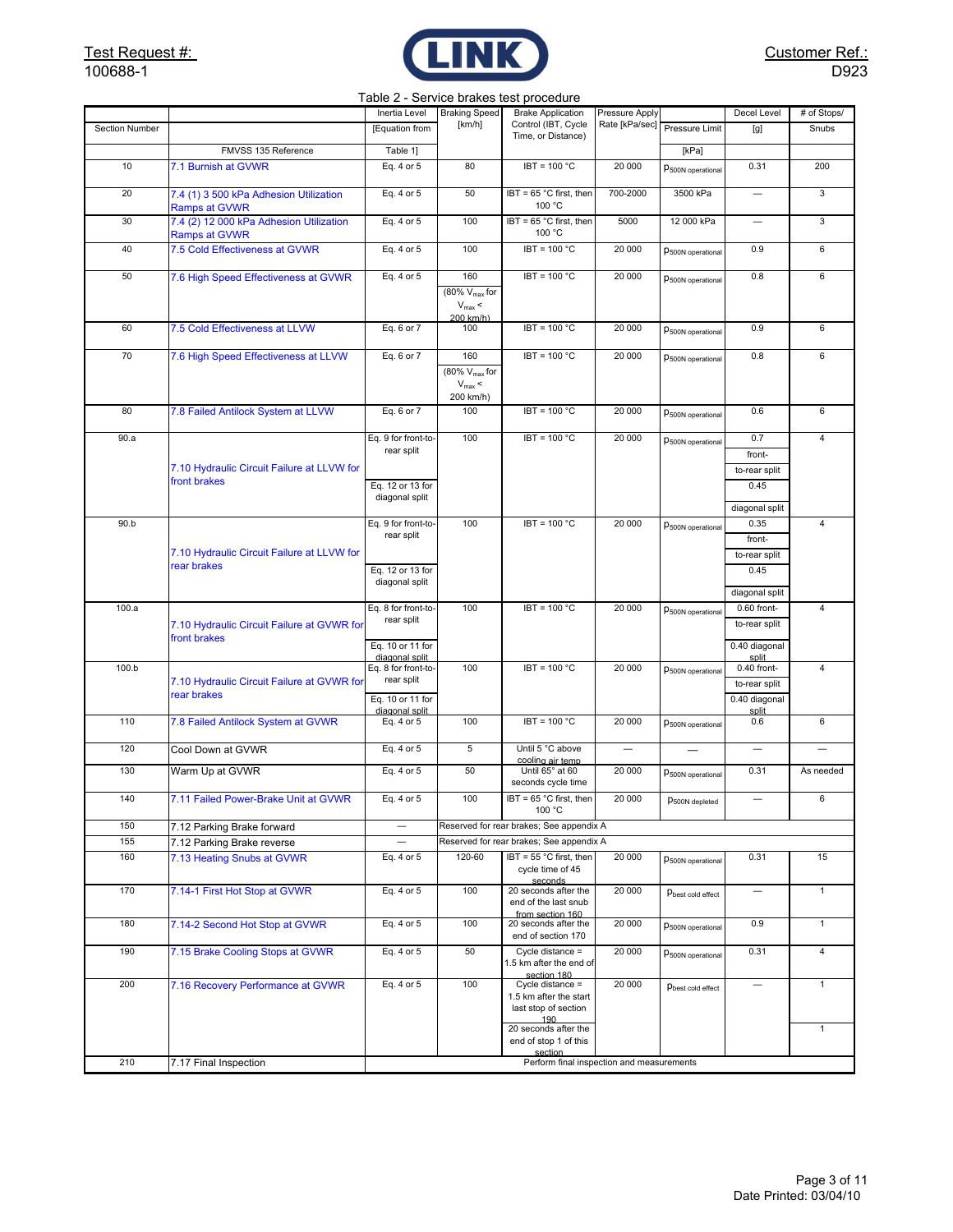

#### **EFFECTIVENESS SUMMARY**

 $\mu$  (average by distance)

| <b>Section</b>                                        | minimum | average | maximum | % of Section<br><b>7.5 GVWR</b> |
|-------------------------------------------------------|---------|---------|---------|---------------------------------|
| 7.5 Cold Effectiveness at GVWR                        | 0.45    | 0.45    | 0.46    | 100%                            |
| 7.6 High Speed Effectiveness at GVWR                  | 0.26    | 0.28    | 0.31    | 63%                             |
| 7.5 Cold Effectiveness at LLVW                        | 0.42    | 0.44    | 0.45    | 97%                             |
| 7.6 High Speed Effectiveness at LLVW                  | 0.25    | 0.28    | 0.30    | 62%                             |
| 7.10 Hydraulic Circuit Failure at LLVW Diagonal Split | 0.31    | 0.33    | 0.34    | 73%                             |
| 7.10 Hydraulic Circuit Failure at GVWR Diagonal Split | 0.26    | 0.27    | 0.27    | 59%                             |
| 7.11 Failed Power-Brake Unit at GVWR                  | 0.39    | 0.45    | 0.48    | 99%                             |
| 7.13 Heating Snubs at GVWR                            | 0.22    | 0.27    | 0.38    | 60%                             |
| 7.14-1 First Hot Stop at GVWR                         |         | 0.20    |         | 43%                             |
| 7.14-2 Second Hot Stop at GVWR                        |         | 0.20    |         | 44%                             |
| 7.16 Recovery Performance at GVWR                     | 0.34    | 0.37    | 0.41    | 83%                             |

### **DECELERATION SUMMARY**

| <b>Section</b>                                        | Setpoint<br>(g/kPa) | Highest<br>Level<br>attained<br>(g) | Pressure<br>Level<br>(kPa) | @ Highest Pressure Limit<br>(kPa) |
|-------------------------------------------------------|---------------------|-------------------------------------|----------------------------|-----------------------------------|
| 7.5 Cold Effectiveness at GVWR                        | 0.90                | 0.98                                | 7,559                      | 10,600                            |
| 7.6 High Speed Effectiveness at GVWR                  | 0.80                | 0.80                                | 9,611                      | 10,600                            |
| 7.5 Cold Effectiveness at LLVW                        | 0.90                | 0.96                                | 7,567                      | 10,600                            |
| 7.6 High Speed Effectiveness at LLVW                  | 0.80                | 0.80                                | 9,312                      | 10,600                            |
| 7.10 Hydraulic Circuit Failure at LLVW Diagonal Split | 0.45                | 0.45                                | 9,611                      | 10,600                            |
| 7.10 Hydraulic Circuit Failure at GVWR Diagonal Split | 0.40                | 0.33                                | 10,514                     | 10,600                            |
| 7.11 Failed Power-Brake Unit at GVWR                  | 3,300               | 0.39                                | 3,240                      | 3,300                             |
| 7.13 Heating Snubs at GVWR                            | 0.31                | 0.31                                | 3,553                      | 10,600                            |
| 7.14-1 First Hot Stop at GVWR                         | 7,551               | 0.38                                | 7,491                      | 7,551                             |
| 7.14-2 Second Hot Stop at GVWR                        | 0.90                | 0.54                                | 10,496                     | 10,600                            |
| 7.16 Recovery Performance at GVWR                     | 7,551               | 0.92                                | 7,451                      | 10,600                            |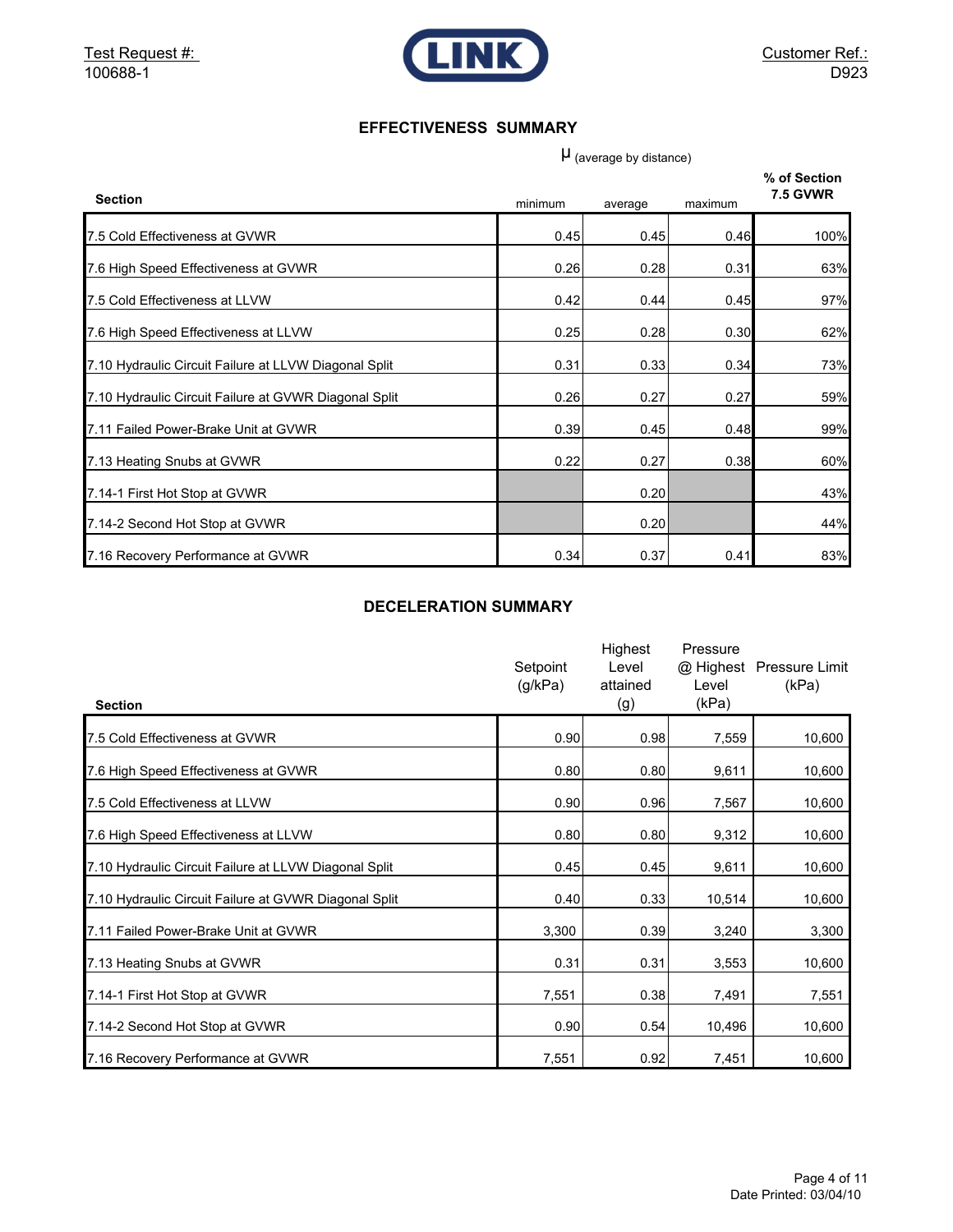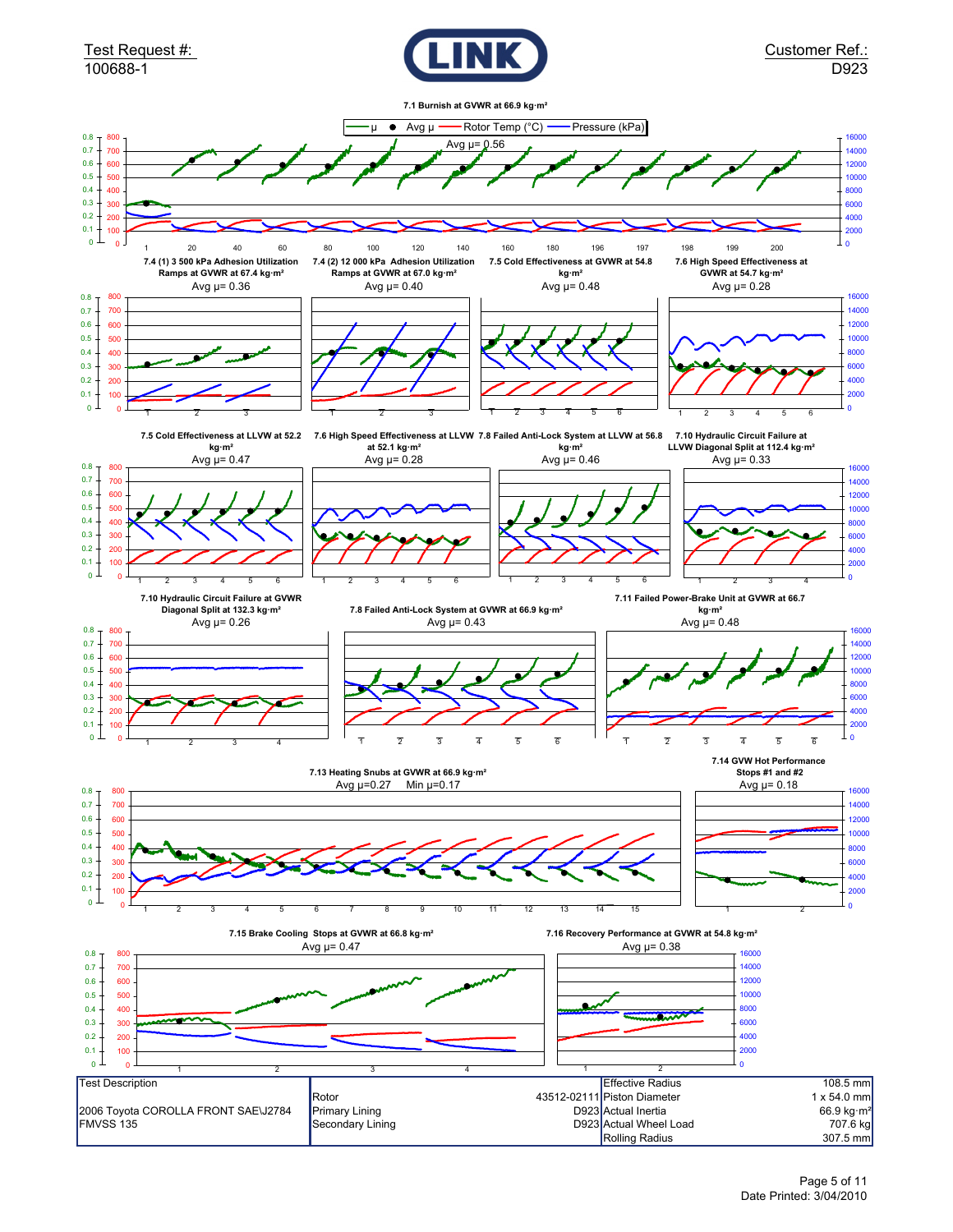

|            | Brake<br>Speed | Release<br>Speed                                     | Cycle<br>Time  | Decel Min<br>Torque |            | Avg<br>Torque Torque<br>Dist | Max<br>Torque | Min<br>Press | Avg<br>Pres<br>Dist | Max<br>Press | Init<br>$\mu$ | Avg<br>μ<br>Dist | Final<br>u   | Max<br>Fluid<br>Disp | Init<br>Rotor | Final<br>Rotor | Init<br>InPad | Final<br>InPad | Init<br>OutPad OutPad | Final        |
|------------|----------------|------------------------------------------------------|----------------|---------------------|------------|------------------------------|---------------|--------------|---------------------|--------------|---------------|------------------|--------------|----------------------|---------------|----------------|---------------|----------------|-----------------------|--------------|
| Stop       | kph            | kph                                                  | sec            | g                   | $N^*m$     | $N^*m$                       | $N^*m$        | kPa          | kPa                 | kPa          |               |                  |              | cm <sup>3</sup>      | $^{\circ}C$   | $^{\circ}C$    | $^{\circ}C$   | $^{\circ}$ C   | $^{\circ}{\rm C}$     | $^{\circ}$ C |
|            |                |                                                      |                |                     |            |                              |               |              |                     |              |               |                  |              |                      |               |                |               |                |                       |              |
|            | 79.9           | 7.1 Burnish at GVWR at 66.9 kg·m <sup>2</sup><br>3.5 | 11.7           | 0.31                | 603        | 664                          | 723           | 4068         | 4388                | 5381         | 0.28          | 0.31             | 0.28         | 0.00                 | 93            | 173            | 25            | 25             | 27                    | 26           |
| 5          | 79.9           | 3.5                                                  | 149.8          | 0.31                | 599        | 668                          | 775           | 2584         | 2864                | 4045         | 0.42          | 0.48             | 0.42         | 0.00                 | 101           | 182            | 26            | 25             | 26                    | 26           |
| 10         | 80.0           | 3.5                                                  | 151.5          | 0.31                | 616        | 670                          | 780           | 2007         | 2307                | 3588         | 0.50          | 0.60             | 0.56         | 0.00                 | 100           | 184            | 25            | 25             | 25                    | 26           |
| 15         | 79.9           | 3.5                                                  | 154.8          | 0.31                | 622        | 671                          | 808           | 1884         | 2264                | 3608         | 0.52          | 0.61             | 0.65         | 0.00                 | 100           | 188            | 25            | 25             | 26                    | 26           |
| 20         | 79.9           | 3.5                                                  | 158.8          | 0.31                | 620        | 671                          | 801           | 1888         | 2310                | 3653         | 0.52          | 0.60             | 0.66         | 0.00                 | 101           | 171            | 24            | 25             | 26                    | 25           |
| 25         | 79.9           | 3.5                                                  | 160.1          | 0.31                | 619        | 673                          | 797           | 1852         | 2319                | 3642         | 0.50          | 0.60             | 0.70         | 0.00                 | 101           | 186            | 25            | 25             | 25                    | 25           |
| 30         | 79.9           | 3.5                                                  | 157.1          | 0.31                | 632        | 672                          | 771           | 1798         | 2354                | 3587         | 0.49          | 0.59             | 0.72         | 0.00                 | 99            | 165            | 25            | 25             | 25                    | 25           |
| 35         | 79.9           | 3.5                                                  | 157.0          | 0.31                | 627        | 675                          | 784           | 1796         | 2385                | 3727         | 0.47          | 0.58             | 0.74         | 0.00                 | 99            | 182            | 26            | 25             | 25                    | 25           |
| 40         | 79.9           | 3.5                                                  | 156.8          | 0.31                | 620        | 673                          | 803           | 1791         | 2420                | 3778         | 0.48          | 0.57             | 0.73         | 0.00                 | 100           | 181            | 26            | 26             | 25                    | 27           |
| 45         | 79.9           | 3.5                                                  | 156.9          | 0.31                | 628        | 674                          | 798           | 1787         | 2460                | 3804         | 0.48          | 0.56             | 0.73         | 0.00                 | 100           | 174            | 25            | 25             | 25                    | 26           |
| 50         | 80.0           | 3.5                                                  | 156.8          | 0.31                | 632        | 675                          | 754           | 1791         | 2493                | 3705         | 0.45          | 0.55             | 0.76         | 0.00                 | 100           | 184            | 25            | 26             | 25                    | 26           |
| 55         | 79.9           | 3.5                                                  | 156.3          | 0.31                | 621        | 673                          | 772           | 1852         | 2509                | 3777         | 0.48          | 0.55             | 0.73         | 0.00                 | 100           | 185            | 26            | 25             | 25                    | 25           |
| 60         | 79.9           | 3.5                                                  | 157.4          | 0.31                | 608        | 673                          | 762           | 1798         | 2519                | 3725         | 0.46          | 0.55             | 0.73         | 0.00                 | 100           | 171            | 25            | 25             | 25                    | 26           |
| 65         | 79.9           | 3.5                                                  | 157.5          | 0.31                | 627        | 675                          | 784           | 1757         | 2569                | 3849         | 0.44          | 0.54             | 0.76         | 0.00                 | 100           | 172            | 25            | 26             | 25                    | 25           |
| 70         | 79.9           | 3.5                                                  | 160.9          | 0.31                | 618        | 675                          | 769           | 1819         | 2537                | 3810         | 0.45          | 0.54             | 0.75         | 0.00                 | 98            | 177            | 25            | 25             | 26                    | 25           |
| 75         | 80.0           | 3.5                                                  | 160.0          | 0.31                | 619        | 675                          | 746           | 1793         | 2561                | 3795         | 0.44          | 0.54             | 0.74         | 0.00                 | 101           | 182            | 25            | 25             | 25                    | 26           |
| 80         | 80.0           | 3.5                                                  | 161.1          | 0.31                | 621        | 673                          | 777           | 1812         | 2557                | 3817         | 0.46          | 0.54             | 0.72         | 0.00                 | 100           | 173            | 25            | 25             | 25                    | 24           |
| 85         | 80.0           | 3.5                                                  | 159.2          | 0.32                | 629        | 677                          | 779           | 1755         | 2572                | 3906         | 0.44          | 0.54             | 0.77         | 0.00                 | 100           | 162            | 25            | 25             | 25                    | 25           |
| 90         | 79.9           | 3.5                                                  | 159.8          | 0.31                | 630        | 675                          | 787           | 1771         | 2564                | 3943         | 0.47          | 0.54             | 0.73         | 0.00                 | 100           | 163            | 25            | 25             | 25                    | 25           |
| 95         | 79.9           | 3.5                                                  | 158.6          | 0.31                | 616        | 676                          | 774           | 1798         | 2562                | 3953         | 0.45          | 0.54             | 0.75         | 0.00                 | 100           | 169            | 24            | 24             | 24                    | 25           |
| 100        | 80.0           | 3.5                                                  | 160.3          | 0.32                | 629        | 677                          | 797           | 1705         | 2559                | 4038         | 0.44          | 0.54             | 0.79         | 0.00                 | 100           | 164            | 24            | 24             | 24                    | 25           |
| 105        | 79.9           | 3.5                                                  | 160.1          | 0.31                | 619        | 678                          | 769           | 1803         | 2568                | 3961         | 0.45          | 0.54             | 0.72         | 0.00                 | 100           | 162            | 24            | 25             | 24                    | 25           |
| 110        | 80.0           | 3.5                                                  | 162.1          | 0.32                | 609        | 677                          | 771           | 1821         | 2607                | 3980         | 0.43          | 0.53             | 0.75         | 0.00                 | 100           | 160            | 24            | 24             | 25                    | 25           |
| 115<br>120 | 80.0<br>80.0   | 3.5<br>3.5                                           | 162.8<br>163.1 | 0.32                | 626<br>626 | 678<br>680                   | 794<br>775    | 1831<br>1907 | 2581<br>2608        | 4119<br>4078 | 0.44<br>0.41  | 0.54<br>0.53     | 0.76<br>0.74 | 0.00<br>0.00         | 101<br>99     | 162<br>173     | 25<br>24      | 24<br>25       | 25<br>25              | 25<br>25     |
| 125        | 79.9           | 3.5                                                  | 164.3          | 0.32<br>0.32        | 629        | 678                          | 775           | 1832         | 2631                | 4090         | 0.43          | 0.53             | 0.72         | 0.00                 | 101           | 156            | 25            | 24             | 25                    | 25           |
| 130        | 79.9           | 3.5                                                  | 163.6          | 0.31                | 621        | 677                          | 786           | 1943         | 2598                | 4068         | 0.44          | 0.53             | 0.71         | 0.00                 | 99            | 161            | 24            | 24             | 25                    | 25           |
| 135        | 80.0           | 3.5                                                  | 162.6          | 0.32                | 622        | 680                          | 780           | 1966         | 2609                | 4170         | 0.42          | 0.53             | 0.70         | 0.00                 | 100           | 168            | 24            | 24             | 25                    | 25           |
| 140        | 79.9           | 3.5                                                  | 162.4          | 0.32                | 620        | 678                          | 764           | 1846         | 2668                | 4151         | 0.42          | 0.52             | 0.72         | 0.00                 | 101           | 159            | 24            | 24             | 25                    | 25           |
| 145        | 80.0           | 3.5                                                  | 161.8          | 0.32                | 630        | 678                          | 792           | 1834         | 2594                | 4116         | 0.44          | 0.53             | 0.75         | 0.00                 | 99            | 162            | 24            | 24             | 24                    | 26           |
| 150        | 79.9           | 3.5                                                  | 163.3          | 0.32                | 626        | 681                          | 779           | 1895         | 2597                | 4235         | 0.43          | 0.54             | 0.69         | 0.00                 | 100           | 163            | 25            | 25             | 25                    | 25           |
| 155        | 79.9           | 3.5                                                  | 161.9          | 0.32                | 616        | 678                          | 789           | 1897         | 2679                | 4101         | 0.41          | 0.52             | 0.73         | 0.00                 | 101           | 157            | 24            | 24             | 25                    | 25           |
| 160        | 79.9           | 3.5                                                  | 162.6          | 0.32                | 631        | 679                          | 789           | 1831         | 2632                | 4166         | 0.44          | 0.53             | 0.72         | 0.00                 | 100           | 165            | 25            | 25             | 25                    | 26           |
| 165        | 80.0           | 3.5                                                  | 164.5          | 0.32                | 628        | 681                          | 775           | 1965         | 2639                | 4183         | 0.41          | 0.53             | 0.71         | 0.00                 | 101           | 166            | 25            | 25             | 25                    | 25           |
| 170        | 80.0           | 3.5                                                  | 164.9          | 0.32                | 625        | 680                          | 786           | 1855         | 2650                | 4182         | 0.42          | 0.52             | 0.74         | 0.00                 | 100           | 157            | 25            | 25             | 25                    | 25           |
| 175        | 80.0           | 3.5                                                  | 164.0          | 0.32                | 631        | 679                          | 795           | 1890         | 2603                | 4145         | 0.44          | 0.53             | 0.72         | 0.00                 | 100           | 165            | 25            | 26             | 26                    | 26           |
| 180        | 79.9           | 3.5                                                  | 163.3          | 0.32                | 633        | 681                          | 792           | 1924         | 2592                | 4235         | 0.43          | 0.54             | 0.68         | 0.00                 | 101           | 165            | 26            | 25             | 25                    | 25           |
| 185        | 80.0           | 3.5                                                  | 164.2          | 0.32                | 628        | 680                          | 764           | 1871         | 2698                | 4165         | 0.41          | 0.52             | 0.70         | 0.00                 | 99            | 156            | 26            | 25             | 26                    | 26           |
| 190        | 80.0           | 3.5                                                  | 164.3          | 0.32                | 636        | 680                          | 788           | 1941         | 2625                | 4170         | 0.44          | 0.53             | 0.71         | 0.00                 | 98            | 166            | 26            | 26             | 26                    | 26           |
| 195        | 79.9           | 3.5                                                  | 162.7          | 0.32                | 630        | 683                          | 791           | 1942         | 2611                | 4279         | 0.42          | 0.53             | 0.68         | 0.00                 | 101           | 165            | 25            | 25             | 25                    | 25           |
| 196        | 79.9           | 3.5                                                  | 162.9          | 0.32                | 635        | 680                          | 784           | 1849         | 2635                | 4292         | 0.44          | 0.53             | 0.70         | 0.00                 | 100           | 166            | 25            | 25             | 25                    | 26           |
| 197        | 79.9           | 3.5                                                  | 164.8          | 0.32                | 629        | 681                          | 780           | 1904         | 2695                | 4233         | 0.42          | 0.52             | 0.72         | 0.00                 | 101           | 153            | 25            | 24             | 26                    | 25           |
| 198        | 80.0           | 3.5                                                  | 163.6          | 0.32                | 634        | 683                          | 790           | 1948         | 2620                | 4285         | 0.41          | 0.53             | 0.66         | 0.00                 | 101           | 166            | 25            | 26             | 25                    | 26           |
| 199        | 79.9           | 3.5                                                  | 163.2          | 0.32                | 637        | 680                          | 794           | 1918         | 2658                | 4235         | 0.44          | 0.52             | 0.70         | 0.00                 | 99            | 166            | 26            | 25             | 26                    | 26           |
| 200        | 79.9           | 3.5                                                  | 164.7          | 0.32                | 619        | 680                          | 759           | 1907         | 2716                | 4234         | 0.40          | 0.51             | 0.71         | 0.00                 | 100           | 155            | 26            | 26             | 27                    | 26           |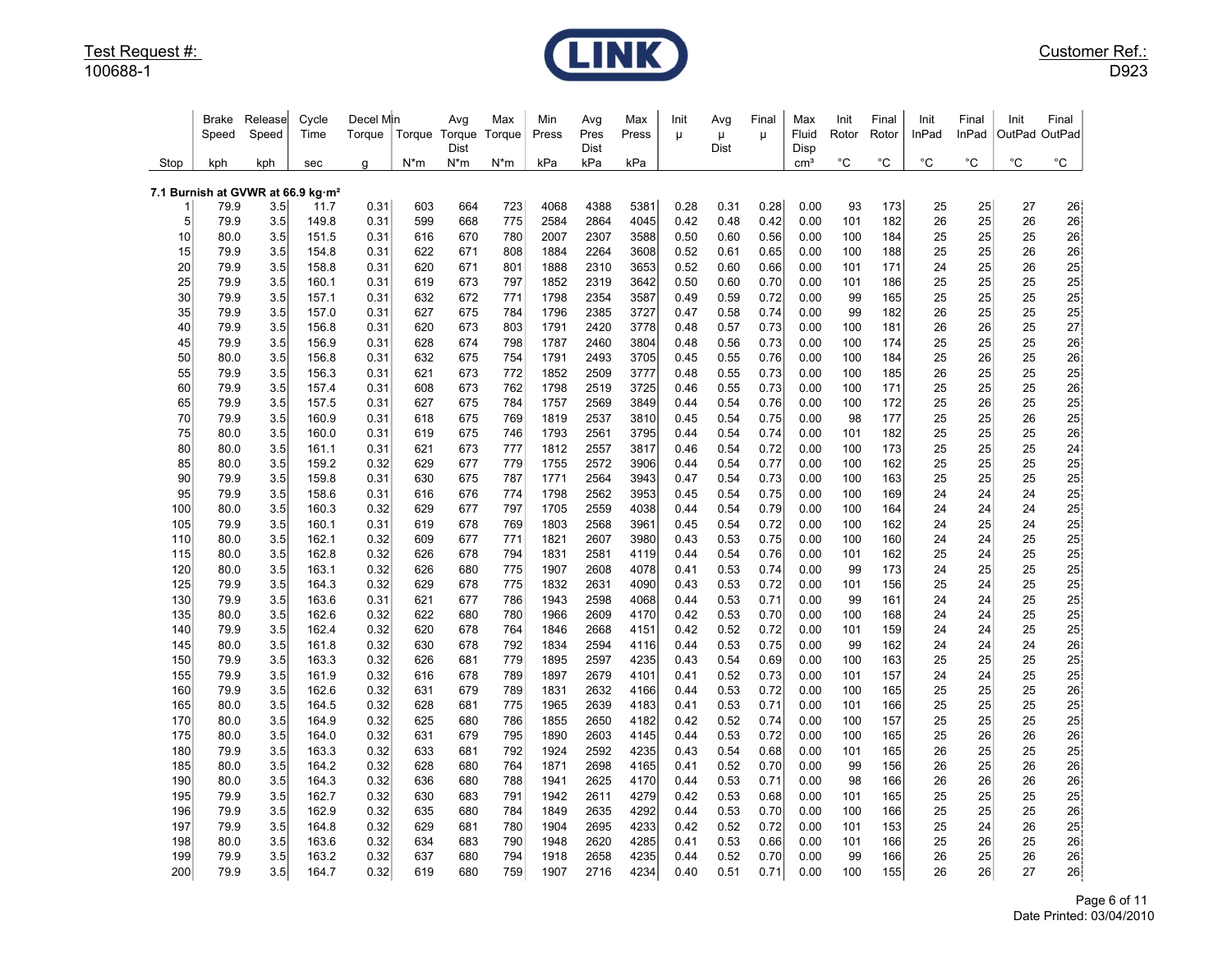

|                | Brake<br>Speed | Release<br>Speed | Cycle<br>Time  | Decel Min<br>Torque                                                | Torque       | Avg<br>Torque<br>Dist | Max<br>Torque | Min<br>Press | Avg<br>Pres<br><b>Dist</b> | Max<br>Press | Init<br>μ    | Avg<br>μ<br>Dist | Final<br>п   | Max<br>Fluid<br>Disp | Init<br>Rotor | Final<br>Rotor | Init<br>InPad | Final<br>InPad | Init<br>OutPad | Final<br>OutPad   |
|----------------|----------------|------------------|----------------|--------------------------------------------------------------------|--------------|-----------------------|---------------|--------------|----------------------------|--------------|--------------|------------------|--------------|----------------------|---------------|----------------|---------------|----------------|----------------|-------------------|
| Stop           | kph            | kph              | sec            | g                                                                  | $N^*m$       | $N^*m$                | $N^*m$        | kPa          | kPa                        | kPa          |              |                  |              | cm <sup>3</sup>      | $^{\circ}C$   | $^{\circ}C$    | $^{\circ}C$   | $^{\circ}C$    | $^{\circ}$ C   | $^{\circ}{\rm C}$ |
|                |                |                  |                |                                                                    |              |                       |               |              |                            |              |              |                  |              |                      |               |                |               |                |                |                   |
|                |                |                  |                | 7.4 (1) 3 500 kPa Adhesion Utilization Ramps at GVWR at 67.4 kg·m  |              |                       |               |              |                            |              |              |                  |              |                      |               |                |               |                |                |                   |
|                | 50.0           | 37.7             | 339.1          | 0.19                                                               | 220          | 408                   | 641           | 1556         | 2552                       | 3617         | 0.30         | 0.32             | 0.36         | 0.00                 | 64            | 71             | 25            | 24             | 26             | 25                |
| 2              | 49.8           | 35.9             | 46.2           | 0.23                                                               | 239          | 469                   | 785           | 1554         | 2531                       | 3588         | 0.32         | 0.37             | 0.44         | 0.00                 | 100           | 105            | 25            | 25             | 25             | 26                |
| 3              | 50.0           | 35.8             | 38.6           | 0.23                                                               | 257          | 477                   | 782           | 1566         | 2518                       | 3582         | 0.34         | 0.38             | 0.43         | 0.00                 | 100           | 103            | 26            | 25             | 26             | 25                |
|                |                |                  |                | 7.4 (2) 12 000 kPa Adhesion Utilization Ramps at GVWR at 67.0 kg·m |              |                       |               |              |                            |              |              |                  |              |                      |               |                |               |                |                |                   |
|                | 99.9           | 47.3             | 206.1          | 0.86                                                               | 966          | 1739                  | 2673          | 5040         | 8305                       | 12353        | 0.39         | 0.41             | 0.44         | 0.00                 | 65            | 130            | 26            | 25             | 24             | 25                |
| $\overline{2}$ | 99.9           | 48.7             | 133.3          | 0.83                                                               | 968          | 1699                  | 2407          | 5086         | 8339                       | 12389        | 0.39         | 0.40             | 0.38         | 0.00                 | 100           | 154            | 25            | 26             | 25             | 26                |
| 3              | 99.9           | 50.2             | 204.7          | 0.81                                                               | 892          | 1671                  | 2337          | 5037         | 8301                       | 12306        | 0.36         | 0.39             | 0.37         | 0.00                 | 99            | 156            | 25            | 26             | 26             | 26                |
|                |                |                  |                | 7.5 Cold Effectiveness at GVWR at 54.8 kg·m2                       |              |                       |               |              |                            |              |              |                  |              |                      |               |                |               |                |                |                   |
|                | 99.9           | 3.5              | 210.3          | 0.97                                                               | 1572         | 1703                  | 1857          | 5422         | 7567                       | 9861         | 0.40         | 0.45             | 0.59         | 0.00                 | 97            | 191            | 25            | 25             | 26             | 25 <sub>1</sub>   |
| $\overline{2}$ | 99.9           | 3.5              | 217.0          | 0.98                                                               | 1596         | 1715                  | 1821          | 5387         | 7676                       | 9842         | 0.39         | 0.45             | 0.60         | 0.00                 | 99            | 197            | 27            | 26             | 26             | 26                |
| 3              | 100.0          | 3.5              | 213.4          | 0.97                                                               | 1607         | 1708                  | 1788          | 5449         | 7667                       | 9682         | 0.38         | 0.45             | 0.60         | 0.00                 | 97            | 195            | 26            | 25             | 26             | 26                |
| 4              | 99.9           | 3.5              | 219.3          | 0.97                                                               | 1591         | 1714                  | 1810          | 5360         | 7620                       | 9724         | 0.38         | 0.45             | 0.61         | 0.00                 | 98            | 197            | 25            | 25             | 25             | 26                |
| 5<br>6         | 99.9           | 3.5<br>3.5       | 220.9<br>219.1 | 0.98                                                               | 1579<br>1588 | 1715<br>1714          | 1818<br>1808  | 5271<br>5272 | 7559<br>7551               | 9623<br>9628 | 0.38<br>0.39 | 0.46<br>0.46     | 0.62<br>0.62 | 0.00                 | 98<br>97      | 196<br>195     | 25<br>25      | 25<br>26       | 25<br>26       | 26                |
|                | 99.9           |                  |                | 0.98                                                               |              |                       |               |              |                            |              |              |                  |              | 0.00                 |               |                |               |                |                | 25                |
|                |                |                  |                | 7.6 High Speed Effectiveness at GVWR at 54.7 kg·m <sup>2</sup>     |              |                       |               |              |                            |              |              |                  |              |                      |               |                |               |                |                |                   |
|                | 143.9          | 3.5              | 197.4          | 0.79                                                               | 1228         | 1359                  | 1514          | 7805         | 8992                       | 10329        | 0.37         | 0.31             | 0.30         | 0.00                 | 102           | 287            | 26            | 26             | 28             | 28                |
| $\overline{2}$ | 143.9          | 3.5              | 356.5          | 0.80                                                               | 1227         | 1374                  | 1525          | 8212         | 8930                       | 9502         | 0.34         | 0.31             | 0.30         | 0.00                 | 98            | 282            | 26            | 26             | 26             | 27                |
| 3              | 143.9          | 3.5              | 341.9          | 0.80                                                               | 1228         | 1379                  | 1539          | 9014         | 9611                       | 10348        | 0.32         | 0.29             | 0.27         | 0.00                 | 101           | 283            | 26            | 26             | 27             | 27                |
| 4              | 143.9          | 3.5              | 339.3          | 0.79                                                               | 1220         | 1363                  | 1536          | 9463         | 10086                      | 10640        | 0.30         | 0.27             | 0.26         | 0.00                 | 100           | 286            | 27            | 26             | 27             | 28                |
| 5              | 143.9          | 3.5              | 329.3          | 0.77                                                               | 1227         | 1336                  | 1510          | 9702         | 10299                      | 10623        | 0.29         | 0.26             | 0.25         | 0.00                 | 100           | 288            | 26            | 26             | 28             | 28                |
| 6              | 143.9          | 3.5              | 334.2          | 0.76                                                               | 1188         | 1313                  | 1493          | 9817         | 10398                      | 10614        | 0.28         | 0.26             | 0.24         | 0.00                 | 101           | 289            | 27            | 26             | 27             | 28                |
|                |                |                  |                | 7.5 Cold Effectiveness at LLVW at 52.2 kg·m <sup>2</sup>           |              |                       |               |              |                            |              |              |                  |              |                      |               |                |               |                |                |                   |
|                | 99.9           | 3.5              | 231.3          | 0.96                                                               | 1531         | 1587                  | 1652          | 5169         | 7567                       | 9114         | 0.36         | 0.42             | 0.60         | 0.00                 | 99            | 197            | 27            | 27             | 28             | 28                |
| $\overline{c}$ | 99.9           | 3.5              | 215.3          | 0.96                                                               | 1528         | 1581                  | 1673          | 5094         | 7407                       | 8969         | 0.38         | 0.43             | 0.61         | 0.00                 | 101           | 198            | 28            | 27             | 28             | 27                |
| 3              | 99.9           | 3.5              | 223.5          | 0.96                                                               | 1532         | 1588                  | 1653          | 5058         | 7301                       | 8921         | 0.37         | 0.44             | 0.62         | 0.00                 | 100           | 199            | 27            | 28             | 27             | 28                |
| 4              | 99.9           | 3.5              | 221.3          | 0.96                                                               | 1518         | 1592                  | 1656          | 5006         | 7237                       | 8995         | 0.38         | 0.44             | 0.62         | 0.00                 | 101           | 196            | 28            | 27             | 27             | 27                |
| 5              | 100.0          | 3.5              | 216.7          | 0.96                                                               | 1531         | 1598                  | 1667          | 4976         | 7165                       | 9046         | 0.38         | 0.45             | 0.63         | 0.00                 | 99            | 195            | 27            | 28             | 28             | 27                |
| 6              | 99.9           | 3.5              | 215.5          | 0.96                                                               | 1530         | 1595                  | 1669          | 4946         | 7113                       | 8913         | 0.39         | 0.45             | 0.63         | 0.00                 | 100           | 197            | 28            | 28             | 27             | 27                |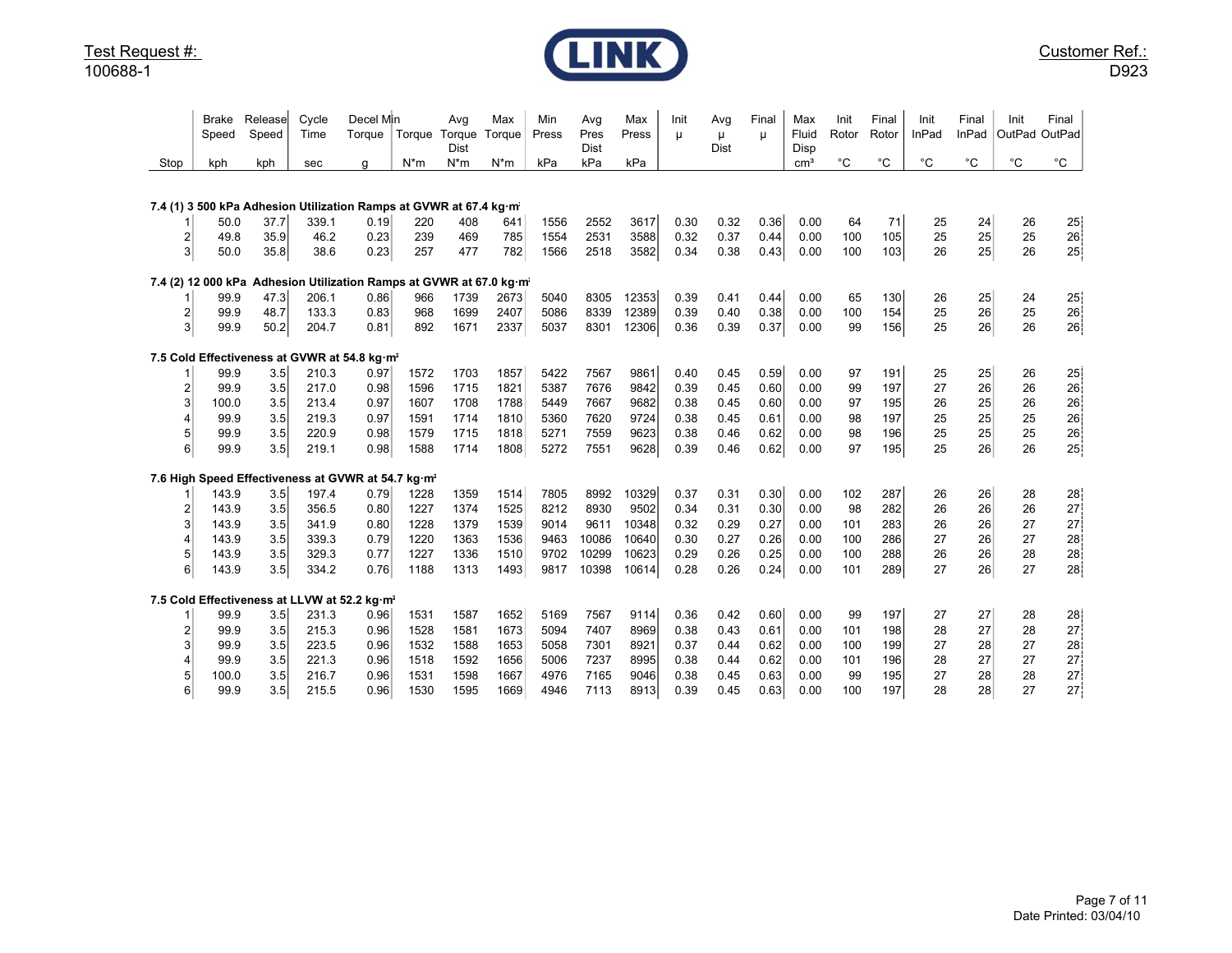

|                         | Brake<br>Speed                         | Release<br>Speed | Cycle<br>Time  | Decel Min<br>Torque                                                 | Torque       | Avg<br>Torque                             | Max<br>Torque | Min<br>Press | Avg<br>Pres  | Max<br>Press  | Init<br>μ    | Avg<br>μ     | Final<br>μ   | Max<br>Fluid            | Init<br>Rotor | Final<br>Rotor | Init<br>InPad | Final<br>InPad    | Init<br>OutPad OutPad | Final    |
|-------------------------|----------------------------------------|------------------|----------------|---------------------------------------------------------------------|--------------|-------------------------------------------|---------------|--------------|--------------|---------------|--------------|--------------|--------------|-------------------------|---------------|----------------|---------------|-------------------|-----------------------|----------|
| Stop                    | kph                                    | kph              | sec            | g                                                                   | $N^*m$       | Dist<br>N*m                               | N*m           | kPa          | Dist<br>kPa  | kPa           |              | Dist         |              | Disp<br>cm <sup>3</sup> | °C            | $^{\circ}$ C   | $^{\circ}$ C  | $^{\circ}{\rm C}$ | $^{\circ}C$           | °C       |
|                         |                                        |                  |                |                                                                     |              |                                           |               |              |              |               |              |              |              |                         |               |                |               |                   |                       |          |
|                         |                                        |                  |                | 7.6 High Speed Effectiveness at LLVW at 52.1 kg·m <sup>2</sup>      |              |                                           |               |              |              |               |              |              |              |                         |               |                |               |                   |                       |          |
| $\overline{2}$          | 143.9<br>143.9                         | 3.5<br>3.5       | 202.9<br>339.3 | 0.79<br>0.80                                                        | 1202<br>1179 | 1288<br>1309                              | 1497<br>1479  | 7469<br>8248 | 8610<br>8910 | 10017<br>9834 | 0.36<br>0.33 | 0.30<br>0.30 | 0.28<br>0.28 | 0.00<br>0.00            | 101<br>101    | 281<br>284     | 28<br>28      | 28<br>29          | 28<br>30              | 28<br>29 |
| 3                       | 143.9                                  | 3.5              | 332.6          | 0.80                                                                | 1202         | 1312                                      | 1476          | 8684         | 9312         | 10186         | 0.31         | 0.29         | 0.28         | 0.00                    | 100           | 294            | 28            | 28                | 28                    | 28       |
| 4                       | 143.9                                  | 3.5              | 336.7          | 0.80                                                                | 1203         | 1309                                      | 1475          | 9149         | 9825         | 10626         | 0.29         | 0.27         | 0.27         | 0.00                    | 99            | 292            | 28            | 28                | 28                    | 28       |
| 5                       | 143.9                                  | 3.5              | 345.8          | 0.79                                                                | 1236         | 1297                                      | 1467          | 9291         | 10050        | 10627         | 0.29         | 0.26         | 0.27         | 0.00                    | 100           | 293            | 28            | 28                | 29                    | 29       |
| 6                       | 144.0                                  | 3.5              | 335.4          | 0.78                                                                | 1194         | 1281                                      | 1455          | 9575         | 10209        | 10627         | 0.29         | 0.25         | 0.26         | 0.00                    | 99            | 295            | 28            | 28                | 28                    | 29       |
|                         |                                        |                  |                |                                                                     |              |                                           |               |              |              |               |              |              |              |                         |               |                |               |                   |                       |          |
|                         | 99.9                                   | 3.5              | 355.9          | 7.8 Failed Anti-Lock System at LLVW at 56.8 kg·m-<br>0.64           | 1065         | 1146                                      | 1297          | 4007         | 6361         | 7923          | 0.31         | 0.36         | 0.56         | 0.00                    | 101           | 228            | 29            | 29                | 29                    | 29       |
| $\overline{\mathbf{c}}$ | 99.9                                   | 3.5              | 233.5          | 0.63                                                                | 1085         | 1133                                      | 1239          | 3848         | 5913         | 7437          | 0.35         | 0.39         | 0.59         | 0.00                    | 100           | 213            | 29            | 29                | 29                    | 29       |
| 3                       | 99.9                                   | 3.5              | 234.8          | 0.63                                                                | 1059         | 1120                                      | 1214          | 3710         | 5676         | 6836          | 0.37         | 0.40         | 0.60         | 0.00                    | 100           | 213            | 29            | 29                | 29                    | 29       |
| 4                       | 99.9                                   | 3.5              | 234.4          | 0.63                                                                | 1088         | 1124                                      | 1195          | 3457         | 5368         | 6577          | 0.38         | 0.42         | 0.65         | 0.00                    | 100           | 202            | 29            | 29                | 29                    | 29       |
| 5                       | 99.9                                   | 3.5              | 232.6          | 0.63                                                                | 1089         | 1134                                      | 1203          | 3314         | 5114         | 6612          | 0.39         | 0.45         | 0.67         | 0.00                    | 100           | 203            | 29            | 29                | 29                    | 28       |
| 6                       | 99.9                                   | 3.5              | 231.1          | 0.63                                                                | 1077         | 1140                                      | 1189          | 3221         | 4897         | 6622          | 0.40         | 0.47         | 0.70         | 0.00                    | 100           | 201            | 29            | 29                | 29                    | 28       |
|                         | 7.10 Hydraulic Circuit Failure at LLVW |                  |                |                                                                     |              | Diagonal Split at 112.4 kg·m <sup>2</sup> |               |              |              |               |              |              |              |                         |               |                |               |                   |                       |          |
|                         | 99.9                                   | 3.5              | 228.0          | 0.44                                                                | 1478         | 1581                                      | 1757          | 8068         | 9307         | 10612         | 0.40         | 0.34         | 0.31         | 0.00                    | 101           | 291            | 29            | 28                | 29                    | 29       |
| $\overline{a}$          | 99.9                                   | 3.5              | 362.4          | 0.45                                                                | 1504         | 1627                                      | 1745          | 9035         | 9611         | 10242         | 0.36         | 0.34         | 0.33         | 0.00                    | 101           | 296            | 29            | 29                | 29                    | 29       |
| 3                       | 99.9                                   | 3.5              | 368.6          | 0.45                                                                | 1499         | 1614                                      | 1743          | 9560         | 10062        | 10644         | 0.34         | 0.32         | 0.31         | 0.00                    | 100           | 295            | 29            | 29                | 30                    | $30\,$   |
| $\overline{4}$          | 99.9                                   | 3.5              | 368.7          | 0.43                                                                | 1463         | 1565                                      | 1716          | 9856         | 10363        | 10662         | 0.33         | 0.31         | 0.30         | 0.00                    | 101           | 294            | 29            | 29                | 29                    | 29       |
|                         |                                        |                  |                | 7.10 Hydraulic Circuit Failure at GVWR Diagonal Split at 132.3 kg·m |              |                                           |               |              |              |               |              |              |              |                         |               |                |               |                   |                       |          |
|                         | 99.9                                   | 3.5              | 374.3          | 0.33                                                                | 1266         | 1419                                      | 1666          | 10270        | 10514        | 10668         | 0.32         | 0.27         | 0.24         | 0.00                    | 100           | 323            | 29            | 29                | 29                    | 29       |
| $\overline{2}$          | 99.9                                   | 3.5              | 403.2          | 0.32                                                                | 1260         | 1406                                      | 1633          | 10252        | 10515        | 10670         | 0.31         | 0.27         | 0.24         | 0.00                    | 100           | 322            | 29            | 29                | 31                    | 29       |
| 3                       | 99.9                                   | 3.5              | 407.1          | 0.32                                                                | 1244         | 1382                                      | 1599          | 10246        | 10516        | 10686         | 0.30         | 0.27         | 0.24         | 0.00                    | 99            | 320            | 28            | 29                | 29                    | 29       |
| $\overline{4}$          | 99.9                                   | 3.5              | 410.2          | 0.32                                                                | 1218         | 1372                                      | 1586          | 10260        | 10517        | 10656         | 0.31         | 0.26         | 0.24         | 0.00                    | 100           | 317            | 29            | 29                | 29                    | 29       |
|                         |                                        |                  |                | 7.8 Failed Anti-Lock System at GVWR at 66.9 kg·m2                   |              |                                           |               |              |              |               |              |              |              |                         |               |                |               |                   |                       |          |
|                         | 99.9                                   | 3.5              | 407.7          | 0.63                                                                | 1184         | 1322                                      | 1563          | 5203         | 7825         | 9047          | 0.31         | 0.34         | 0.52         | 0.00                    | 100           | 226            | 29            | 28                | 28                    | 29       |
| 2                       | 99.9                                   | 3.5              | 266.7          | 0.63                                                                | 1214         | 1320                                      | 1549          | 4924         | 7284         | 8581          | 0.33         | 0.37         | 0.54         | 0.00                    | 99            | 228            | 29            | 29                | 28                    | 29       |
| 3                       | 99.9                                   | 3.5              | 268.7          | 0.62                                                                | 1257         | 1319                                      | 1409          | 4638         | 6918         | 8030          | 0.36         | 0.39         | 0.57         | 0.00                    | 100           | 226            | 29            | 29                | 29                    | 29       |
| 4                       | 99.9                                   | 3.5              | 272.6          | 0.62                                                                | 1261         | 1326                                      | 1407          | 4450         | 6499         | 7934          | 0.37         | 0.41         | 0.58         | 0.00                    | 101           | 226            | 29            | 29                | 30                    | 29       |
| 5                       | 99.9                                   | 3.5              | 271.6          | 0.62                                                                | 1261         | 1334                                      | 1437          | 4340         | 6235         | 8153          | 0.37         | 0.43         | 0.60         | 0.00                    | 100           | 225            | 29            | 28                | 29                    | 28       |
| $6 \mid$                | 99.9                                   | 3.5              | 272.7          | 0.62                                                                | 1252         | 1335                                      | 1458          | 4151         | 6015         | 7703          | 0.39         | 0.45         | 0.63         | 0.00                    | 101           | 225            | 29            | 29                | 30                    | 29       |
|                         |                                        |                  |                | 7.11 Failed Power-Brake Unit at GVWR at 66.7 kg·m <sup>2</sup>      |              |                                           |               |              |              |               |              |              |              |                         |               |                |               |                   |                       |          |
|                         | 99.9                                   | 1.2              | 11.3           | 0.31                                                                | 453          | 612                                       | 901           | 3063         | 3240         | 3364          | 0.31         | 0.39         | 0.49         | 0.00                    | 64            | 191            | 28            | 28                | 27                    | 29       |
| $\overline{2}$          | 99.9                                   | 1.2              | 164.7          | 0.35                                                                | 550          | 705                                       | 904           | 3062         | 3237         | 3331          | 0.36         | 0.44         | 0.46         | 0.00                    | 101           | 191            | 28            | 29                | 28                    | 29       |
| 3                       | 99.9                                   | 1.2              | 250.0          | 0.36                                                                | 552          | 703                                       | 1025          | 3058         | 3239         | 3331          | 0.37         | 0.44         | 0.55         | 0.00                    | 100           | 226            | 27            | 27                | 27                    | 28       |
|                         | 99.9                                   | 1.2              | 254.0          | 0.38                                                                | 555          | 746                                       | 1085          | 3071         | 3239         | 3339          | 0.37         | 0.47         | 0.57         | 0.00                    | 101           | 195            | 27            | 26                | 27                    | 27       |
| 5                       | 99.9                                   | 1.2              | 261.0          | 0.38                                                                | 565          | 747                                       | 1102          | 3067         | 3239         | 3343          | 0.38         | 0.47         | 0.58         | 0.00                    | 102           | 222            | 26            | 25                | 26                    | 27       |
| 6                       | 99.9                                   | 1.2              | 258.5          | 0.39                                                                | 573          | 767                                       | 1093          | 3074         | 3240         | 3336          | 0.38         | 0.48         | 0.62         | 0.00                    | 100           | 198            | 27            | 26                | 27                    | 26       |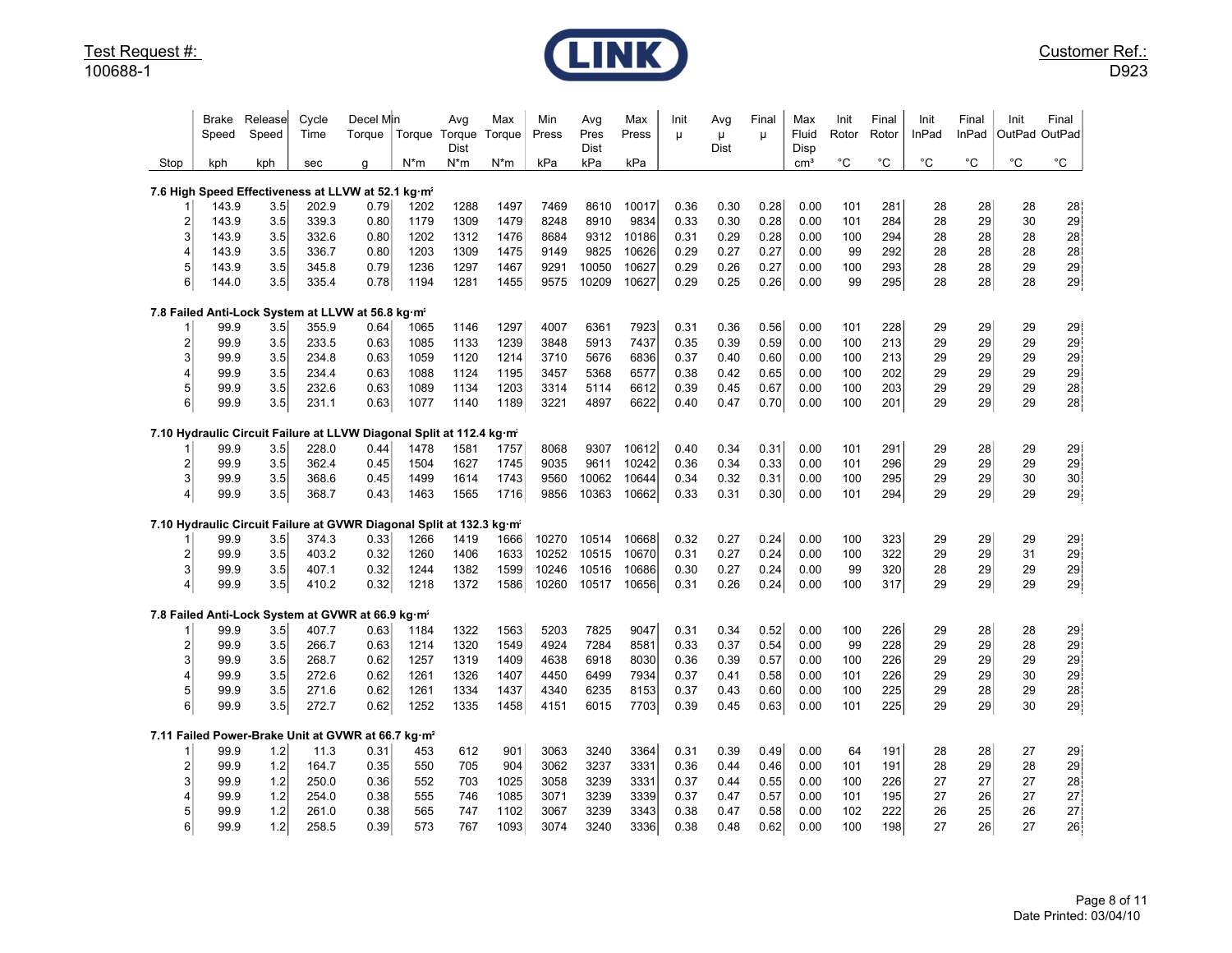

|                    | <b>Brake</b><br>Speed | Release<br>Speed | Cycle<br>Time                                            | Decel Min<br>Torque | Torque | Avg<br>Torque<br>Dist | Max<br>Torque | Min<br>Press | Avg<br>Pres<br>Dist | Max<br>Press | Init<br>μ | Avg<br>μ<br>Dist | Final<br>μ | Max<br>Fluid<br>Disp | Init<br>Rotor | Final<br>Rotor | Init<br>InPad | Final<br>InPad | Init<br>OutPad | Final<br>OutPad |
|--------------------|-----------------------|------------------|----------------------------------------------------------|---------------------|--------|-----------------------|---------------|--------------|---------------------|--------------|-----------|------------------|------------|----------------------|---------------|----------------|---------------|----------------|----------------|-----------------|
| Stop               | kph                   | kph              | sec                                                      | g                   | $N^*m$ | $N^*m$                | $N^*m$        | kPa          | kPa                 | kPa          |           |                  |            | cm <sup>3</sup>      | $^{\circ}$ C  | $^{\circ}$ C   | $^{\circ}C$   | $^{\circ}$ C   | $^{\circ}$ C   | $^{\circ}$ C    |
|                    |                       |                  | 7.13 Heating Snubs at GVWR at 66.9 kg·m <sup>2</sup>     |                     |        |                       |               |              |                     |              |           |                  |            |                      |               |                |               |                |                |                 |
|                    | 120.0                 | 60.5             | 581.0                                                    | 0.31                | 604    | 672                   | 772           | 3101         | 3553                | 4940         | 0.33      | 0.38             | 0.39       | 0.00                 | 57            | 211            | 25            | 27             | 26             | 26              |
| 2                  | 119.9                 | 60.5             | 44.9                                                     | 0.31                | 567    | 653                   | 819           | 3003         | 3628                | 4498         | 0.42      | 0.37             | 0.34       | 0.00                 | 141           | 233            | 26            | 27             | 28             | 26              |
| 3                  | 119.9                 | 60.5             | 44.9                                                     | 0.30                | 573    | 646                   | 765           | 3338         | 3815                | 4392         | 0.40      | 0.35             | 0.30       | 0.00                 | 200           | 313            | 28            | 28             | 29             | 28              |
|                    | 119.9                 | 60.5             | 44.9                                                     | 0.30                | 590    | 641                   | 751           | 3666         | 4190                | 4881         | 0.36      | 0.31             | 0.26       | 0.00                 | 247           | 361            | 29            | 29             | 30             | 29              |
| 5                  | 120.0                 | 60.5             | 44.9                                                     | 0.30                | 576    | 637                   | 724           | 3903         | 4520                | 5349         | 0.34      | 0.29             | 0.25       | 0.00                 | 280           | 393            | 29            | 30             | 31             | 31              |
| 6                  | 119.9                 | 60.5             | 44.9                                                     | 0.30                | 585    | 633                   | 742           | 4037         | 4776                | 5699         | 0.32      | 0.27             | 0.23       | 0.00                 | 314           | 422            | 32            | 30             | 35             | 35 <sub>1</sub> |
|                    | 120.0                 | 60.5             | 44.9                                                     | 0.30                | 565    | 630                   | 736           | 4274         | 5061                | 6062         | 0.31      | 0.25             | 0.22       | 0.00                 | 336           | 434            | 35            | 35             | 35             | 36              |
| 8                  | 119.9                 | 60.5             | 44.9                                                     | 0.29                | 565    | 627                   | 716           | 4422         | 5302                | 6393         | 0.29      | 0.24             | 0.20       | 0.00                 | 350           | 450            | 37            | 37             | 36             | 37              |
| 9                  | 119.9                 | 60.5             | 44.9                                                     | 0.29                | 541    | 627                   | 736           | 4594         | 5446                | 6698         | 0.29      | 0.23             | 0.20       | 0.00                 | 365           | 460            | 37            | 37             | 36             | 36              |
| 10                 | 119.9                 | 60.5             | 44.9                                                     | 0.29                | 541    | 625                   | 715           | 4693         | 5557                | 6951         | 0.27      | 0.23             | 0.19       | 0.00                 | 372           | 469            | 37            | 37             | 37             | 37              |
| 11                 | 120.0                 | 60.5             | 44.9                                                     | 0.29                | 570    | 624                   | 743           | 4785         | 5631                | 7299         | 0.28      | 0.23             | 0.19       | 0.00                 | 383           | 478            | 37            | 37             | 37             | 38              |
| 12                 | 119.9                 | 60.5             | 44.9                                                     | 0.29                | 570    | 621                   | 701           | 4852         | 5662                | 7548         | 0.27      | 0.22             | 0.16       | 0.00                 | 388           | 483            | 37            | 37             | 37             | 37              |
| 13                 | 119.9                 | 60.5             | 45.0                                                     | 0.29                | 556    | 625                   | 714           | 4891         | 5577                | 7348         | 0.26      | 0.23             | 0.17       | 0.00                 | 394           | 492            | 39            | 38             | 38             | 38              |
| 14                 | 119.9                 | 60.5             | 44.9                                                     | 0.29                | 557    | 625                   | 712           | 4885         | 5581                | 7242         | 0.26      | 0.23             | 0.17       | 0.00                 | 397           | 500            | 37            | 38             | 38             | 38              |
| 15                 | 119.9                 | 60.5             | 44.9                                                     | 0.29                | 558    | 629                   | 741           | 4962         | 5552                | 7038         | 0.27      | 0.23             | 0.17       | 0.00                 | 403           | 504            | 38            | 38             | 38             | 38              |
|                    |                       |                  | 7.14-1 First Hot Stop at GVWR at 54.9 kg·m <sup>2</sup>  |                     |        |                       |               |              |                     |              |           |                  |            |                      |               |                |               |                |                |                 |
| 1 <sub>l</sub>     | 99.9                  | 3.5              | 27.2                                                     | 0.38                | 516    | 719                   | 940           | 7244         | 7491                | 7665         | 0.25      | 0.20             | 0.18       | 0.00                 | 447           | 516            | 38            | 37             | 38             | 38              |
|                    |                       |                  | 7.14-2 Second Hot Stop at GVWR at 55.1 kg·m <sup>2</sup> |                     |        |                       |               |              |                     |              |           |                  |            |                      |               |                |               |                |                |                 |
| 11                 | 99.9                  | 3.5              | 28.3                                                     | 0.54                | 733    | 1032                  | 1293          | 10205        | 10496               | 10694        | 0.24      | 0.20             | 0.15       | 0.00                 | 460           | 547            | 38            | 37             | 38             | 38              |
| 7.15 Brake Cooling |                       |                  | Stops at GVWR at 66.8 kg·m <sup>2</sup>                  |                     |        |                       |               |              |                     |              |           |                  |            |                      |               |                |               |                |                |                 |
|                    | 49.8                  | 3.5              | 116.7                                                    | 0.31                | 523    | 668                   | 737           | 3953         | 4317                | 5080         | 0.29      | 0.31             | 0.23       | 0.00                 | 357           | 381            | 30            | 29             | 37             | 37              |
| 2                  | 49.8                  | 3.5              | 115.9                                                    | 0.32                | 614    | 689                   | 774           | 2514         | 3172                | 4422         | 0.38      | 0.44             | 0.48       | 0.00                 | 269           | 291            | 28            | 29             | 32             | $32\,$          |
| 3                  | 50.0                  | 3.5              | 115.9                                                    | 0.32                | 642    | 694                   | 777           | 2158         | 2857                | 4302         | 0.41      | 0.49             | 0.62       | 0.00                 | 211           | 237            | 28            | 28             | 30             | 30              |
| $\overline{4}$     | 49.8                  | 3.5              | 115.6                                                    | 0.32                | 630    | 698                   | 796           | 1956         | 2699                | 4287         | 0.43      | 0.53             | 0.70       | 0.00                 | 176           | 200            | 26            | 26             | 29             | 29              |
|                    |                       |                  | 7.16 Recovery Performance at GVWR at 54.8 kg·m           |                     |        |                       |               |              |                     |              |           |                  |            |                      |               |                |               |                |                |                 |
|                    | 99.9                  | 3.5              | 62.4                                                     | 0.92                | 1389   | 1508                  | 1960          | 7266         | 7451                | 7584         | 0.40      | 0.41             | 0.49       | 0.00                 | 166           | 255            | 28            | 28             | 29             | 30              |
| $\overline{2}$     | 99.8                  | 3.5              | 24.5                                                     | 0.74                | 1167   | 1248                  | 1529          | 7254         | 7460                | 7620         | 0.35      | 0.34             | 0.35       | 0.00                 | 228           | 315            | 28            | 28             | 31             | 29              |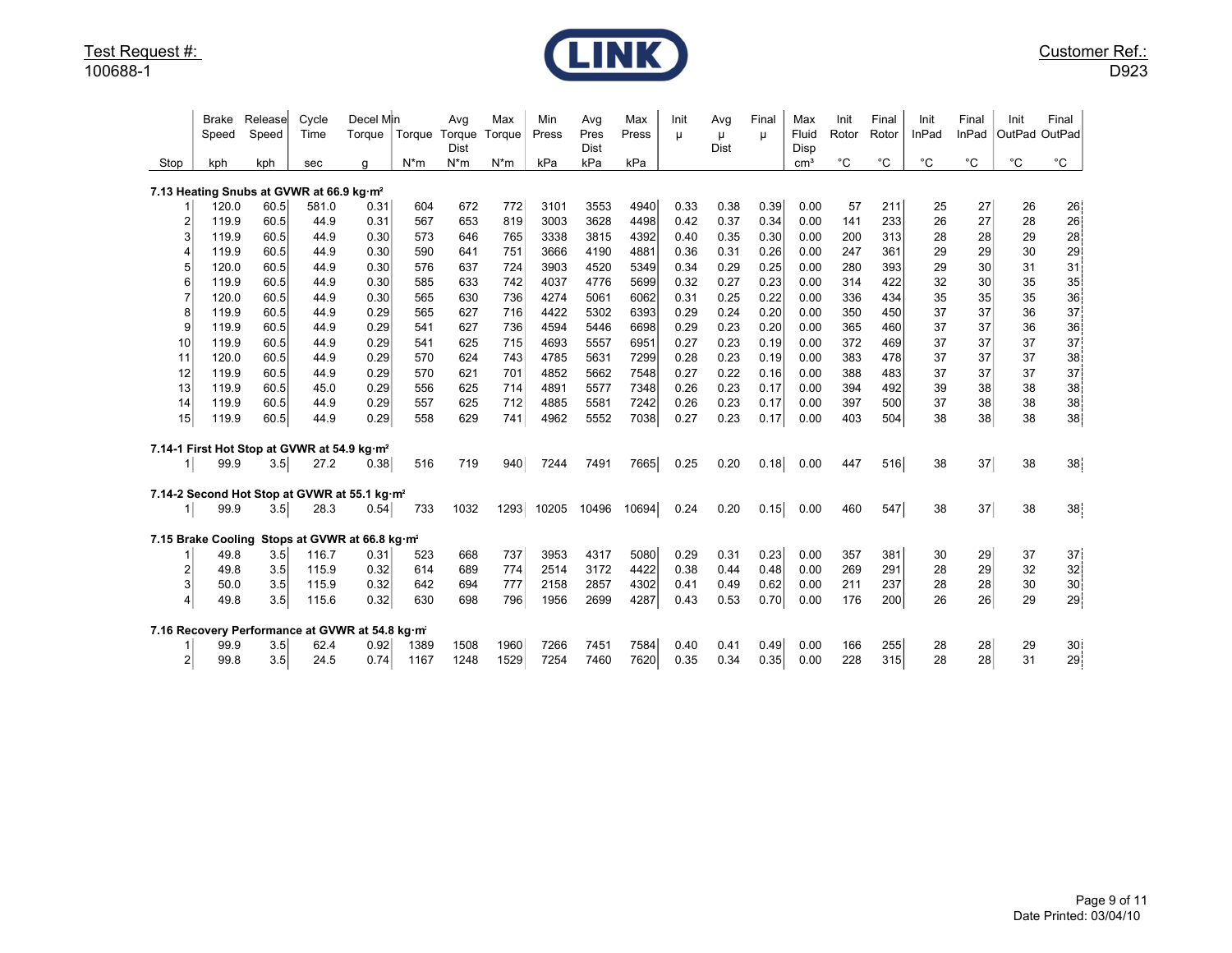Test Request #: 100688-1

**Initial**

**InitialFinal**

*Loss*

**Final**

*Loss*

10.9%Tangential Wear

1.7%

**Initial**

**Final**

*Loss*

**Initial**

**Final**

**12345678**

**Inboard Pad Thickness (mm)**

**12345678**

**Outboard Pad Thickness (mm)**

32.0%

Tangential Wear Radial Wear Cup Wear

**12341234**

**Rotor Thickness (mm)**

35.3%Radial Wear

**Rotor Surface Finish, Ra (µm)**

0.62 0.64 0.60 0.62 1.24 1.04 0.97 0.79

0.75 0.92 1.22 0.73 2.20 1.84 1.99 2.20

\*Tangential Wear = $Avg(1,8) - Avg(4,5)$ 

**Inner**

25.05 25.04 25.04 25.04 25.04 25.03 25.04 25.03 *25.04* 6,304.4

25.01 25.00 25.01 25.00 24.99 24.99 25.00 24.99 *25.00* 6,294.0

**0.04 0.04 0.03 0.04 0.05 0.04 0.04 0.04** *0.04* **10.4**

**Outer**

16.89 16.89 16.95 16.92 16.87 16.91 16.85 16.83 *16.89* 364.1

16.01 16.03 16.09 16.12 16.36 16.35 16.31 16.24 *16.19* 355.8

**0.88 0.86 0.86 0.80 0.51 0.56 0.54 0.59** *0.70* **8.3**

16.94 16.97 16.96 16.89 16.84 16.86 16.87 16.84 *16.90* 363.0 15.88 15.83 15.80 15.84 16.12 16.10 16.09 16.10 *15.97* 353.4

**1.06 1.14 1.16 1.05 0.72 0.76 0.78 0.74** *0.93* **9.6**

-7.0%

-1.4%Cup Wear



*Average* **Mass (gram)**

*Average* **Mass (gram)**

Structural Integrity

Structural Integrity

*Average* **Mass (gram)**









| *Radial Wear                        | $=Avg(1,2,3,4) - Avg(5,6,7,8)$ | * reported as percentage of max                 |                             |                                |
|-------------------------------------|--------------------------------|-------------------------------------------------|-----------------------------|--------------------------------|
| *Cup Wear                           | $=Avg(1,8,4,5) - Avg(2,3,7,6)$ | ** scale factor of 1 used for pad wear diagrams |                             |                                |
| <b>Test Description</b>             |                                |                                                 | Effective Radius            | 108.5 mm                       |
|                                     |                                | <b>IRotor</b>                                   | 43512-02111 Piston Diameter | 1 x 54.0 mm                    |
| 2006 TOYOTA COROLLA FRONT SAE\J2784 |                                | <b>Primary Lining</b>                           | D923 Actual Inertia         | 66.9 kg $\cdot$ m <sup>2</sup> |
| <b>FMVSS 135</b>                    |                                | Secondary Lining                                | D923 Actual Wheel Load      | 707.6 kg                       |
|                                     |                                |                                                 | Rolling Radius              | 307.5 mm                       |
|                                     |                                |                                                 |                             | .                              |

Page 10 of 11 Date Printed: 03/04/10